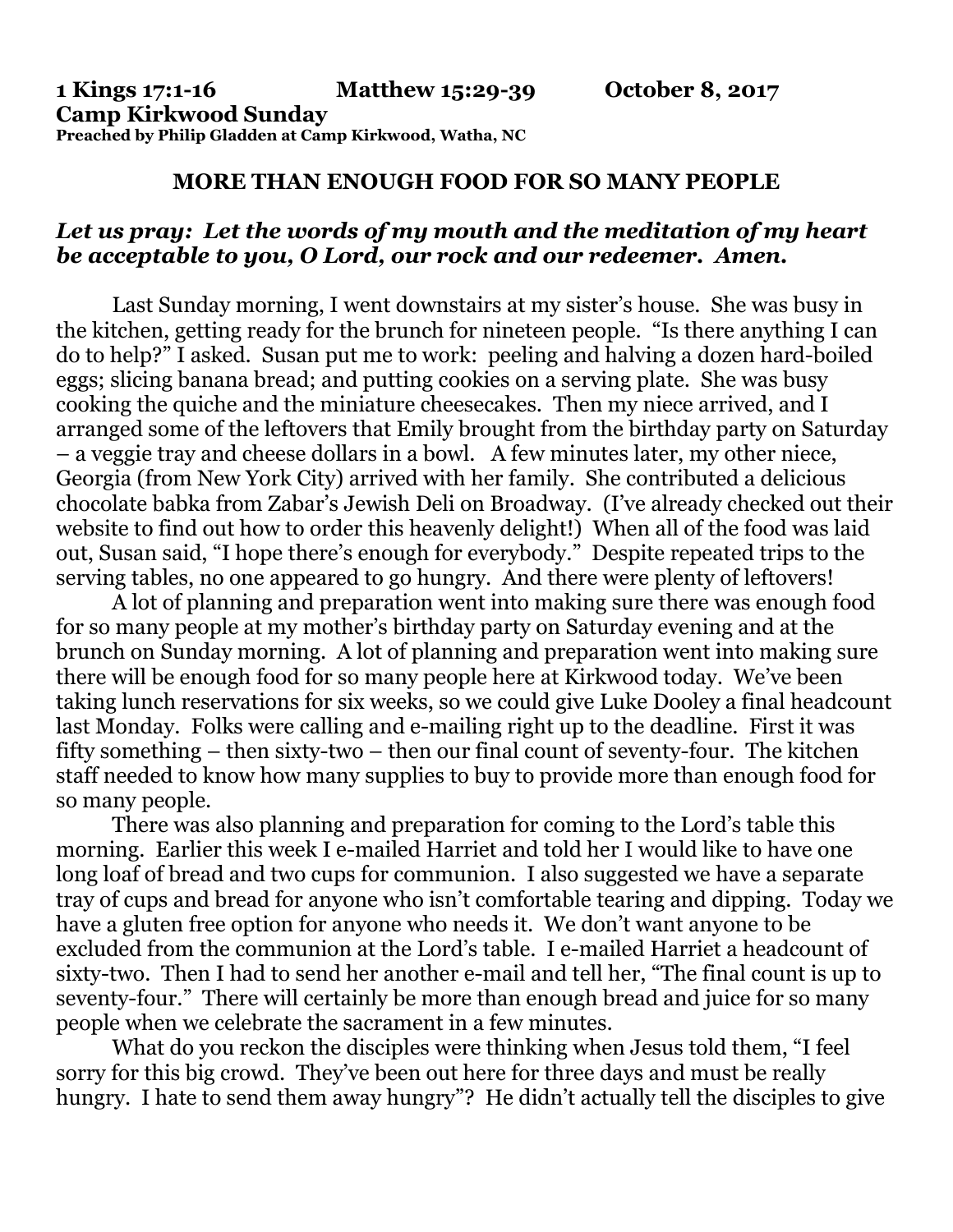the people something to eat, but that's apparently what they heard. "How are we supposed to get enough food to feed so great a crowd?" they asked him. How indeed?

One day I was eating a delicious lunch of fish and tortillas at a small church in the countryside of Tabasco, Mexico. My friend, travel companion, and avid fisherman, Dr. Ricky Watson, leaned over and said, "Did you know you're eating the same kind of fish Jesus ate?" We were eating tilapia, one of the three main types of fish caught in the Sea of Galilee in New Testament times and still today. They are called *Tilapia galilea,* also known as "St. Peter's fish."

Let's suppose those "few small fish" the disciples had that day were tilapia, along with the seven loaves of fish. How much food was enough for so many people? I crunched a few numbers, based on Matthew's report that 4,000 men were served. Here's what I came up with:

- If every man got one fish, at .66 pound per tilapia, that is 4,000 fish or 2,640 pounds.
- If every man got two slices of bread (work with me here, think about a 24 ounce loaf of sandwich bread), that would be 8,000 slices of bread, or 400 loaves.
- At \$3.51 per pound, the tilapia would cost \$9,266.40. At \$1.38 per loaf, the bread would cost \$552.

Of course, that only feeds 4,000 men. Matthew tells us there were also hungry women and children there that day. So, the \$9,800 + change would be the minimum charge. Let's assume one woman and three children for each man (based on the average size of the nuclear family in New Testament times). Now we're talking 20,000 people that needed to be fed with 13,200 pounds of tilapia, at a cost of \$46,332 and 2,000 loaves of bread, at a cost of \$2,760. And that's just to give each person one fish and two slices of bread. Matthew tells us "all of them ate and were filled." Who knows how many fish and how much bread the hungry people actually ate that day?

Last Sunday we enjoyed some leftovers from Saturday's party. I wonder what those folks by the Sea of Galilee did with the leftovers. ("Jesus, can I get a box to take some home?") I guesstimated 392 pounds of fish (593) and 261 loaves of bread were left over that day. There was *more* than enough food for so many people. And that's the point, isn't it? When we put our trust in Jesus and depend on him to help us use what we have to do what we're called to do, we will always discover that there's *more* than enough (even if our reality is only seven loaves of bread and a few small fish).

Just one chapter earlier in his gospel, Matthew tells the story about Jesus feeding the 5,000 men, besides women and children. The disciples had already seen Jesus take the little they had (five loaves and two fish) and feed the multitudes. Why in the world did they doubt he could do it again? One Bible commentator has explained the disciples' reaction with what he calls the "doctrine of Christian amnesia."<sup>1</sup> The disciples forget how competent and able Jesus was to take care of his people.

We suffer from the same malady, don't we? Jesus calls us to undertake some task or engage in some ministry or care for some people, and we ask, "Where are we to get enough bread in the desert to feed so great a crowd?" Jesus, where are we to get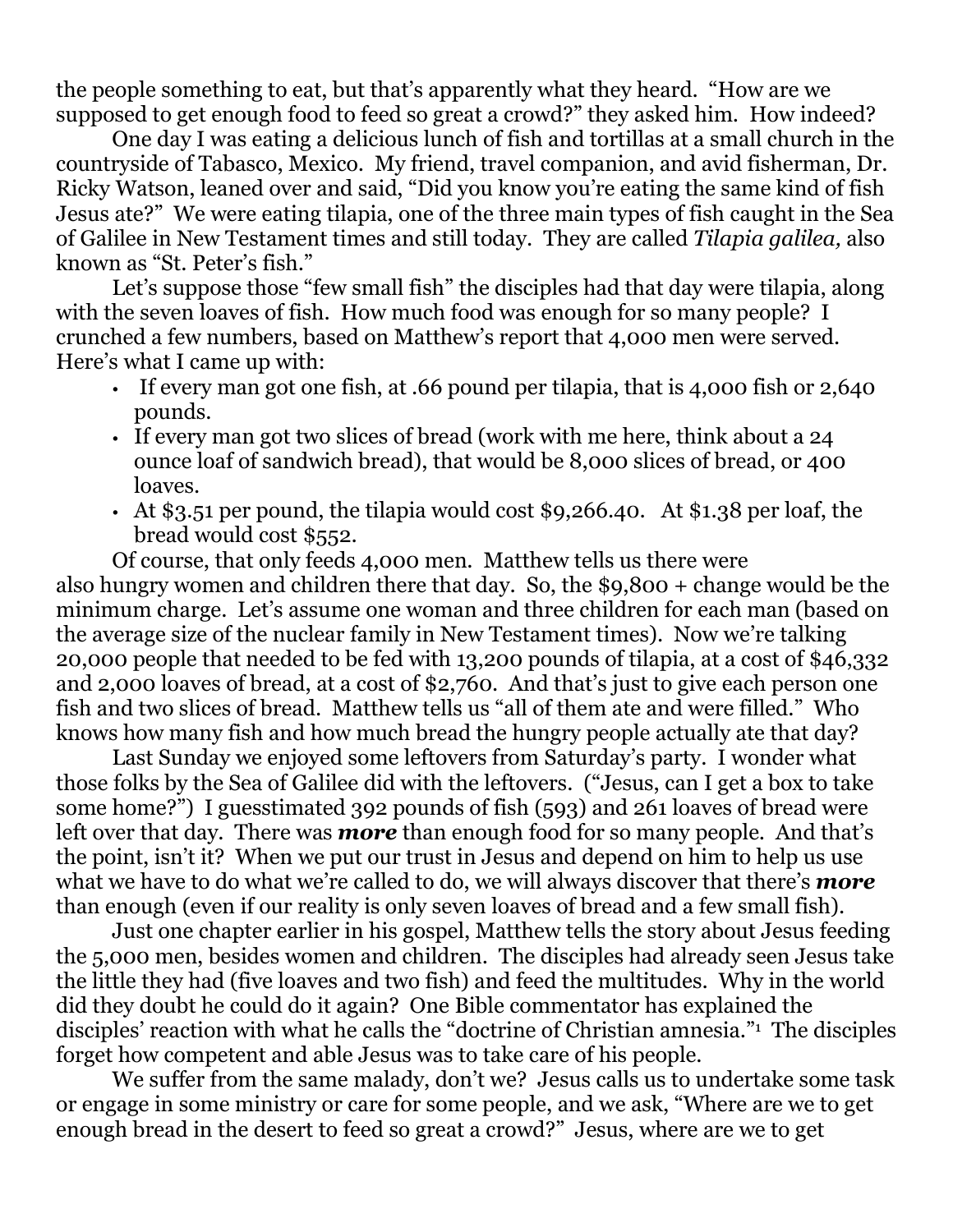enough money, people, time, energy, vision, enthusiasm, commitment, whatever to do what you're asking us to do? We forget that Jesus always provides enough – *more* than enough – to do what needs to be done.

On the other hand, just as we too often suffer from "Christian amnesia," we all too often act as if we're totally self-sufficient. That reminds me of the joke about the scientists who thought they had figured out how to make life from dirt, just as described in the book of Genesis. They decided to challenge God to a contest. They told God, "We've figured out how to make life out of dirt, just like in Genesis." "Oh yeah?" asked God, "Show me." The scientists bent down and started to gather some dirt to put in a bucket. Just then God interrupted them. "Hold it! Stop right there!" boomed God. The scientists looked up and asked, "What?" God demanded, "What are you doing?" "We're gathering some dirt to make life, just like you did in Genesis." God just laughed and said, **"**Get your own dirt."

Feeding the 4,000 (20,000?) is a warning against "Christian amnesia" and against our inflated sense of self-sufficiency. A large group of tired, hungry people out in a desert, with nothing to eat – that sounds a lot like another group of God's people, wandering in the wilderness and grumbling that God didn't care about them or wasn't able to take care of them. After God provided for their needs so that everyone had enough to eat, he reminded them through Moses, "He humbled you by letting you hunger, then by feeding you with manna, with which neither you nor your ancestors were acquainted, in order to make you understand that one does not live by bread alone, but by every word that comes from the mouth of the Lord." (Deuteronomy 8:3)

You might wonder why there are two stories in the gospels about Jesus feeding such great crowds of people. Other than the stories about the resurrection, the feeding of the 5,000 is the only miracle story that is found in all four gospels. Naturally, that story gets more attention than today's story about Jesus feeding the 4,000 (also found in Mark 8:1-10).

Some people point to Jesus being up on the mountain again, curing many people and feeding them, just as he was up on the mountain at the beginning of Matthew's gospel, to deliver his Sermon on the Mount. Others have commented that the story about feeding the 4,000 seems to be about the Gentiles, rather than the Jews. Matthew 15:31 says, "They praised the God of Israel." If that's talking about Jews, someone said it would be like saying, "The Christians praised the God of the Christians." Also, the seven loaves and the seven baskets of leftovers remind some people of the seven deacons who were appointed in the early church to take care of the needs of the Gentile believers (Acts 6:1-6).

Some have called the Feeding of the 5,000 the "Jewish Lord's Supper," and the Feeding of the 4,000 the "Gentile Lord's Supper." Whether or not that's what Matthew had in mind when he included these two stories in his gospel, there is no mistaking the sacramental language used to describe what Jesus did when he fed the people until they were satisfied – "he took the seven loaves and the fish; and after giving thanks, he broke them and gave them to the disciples, and the disciples gave them to the crowds." (Matthew 15:36) Took . . . Gave thanks . . .Broke . . . Gave. That sounds a lot like what